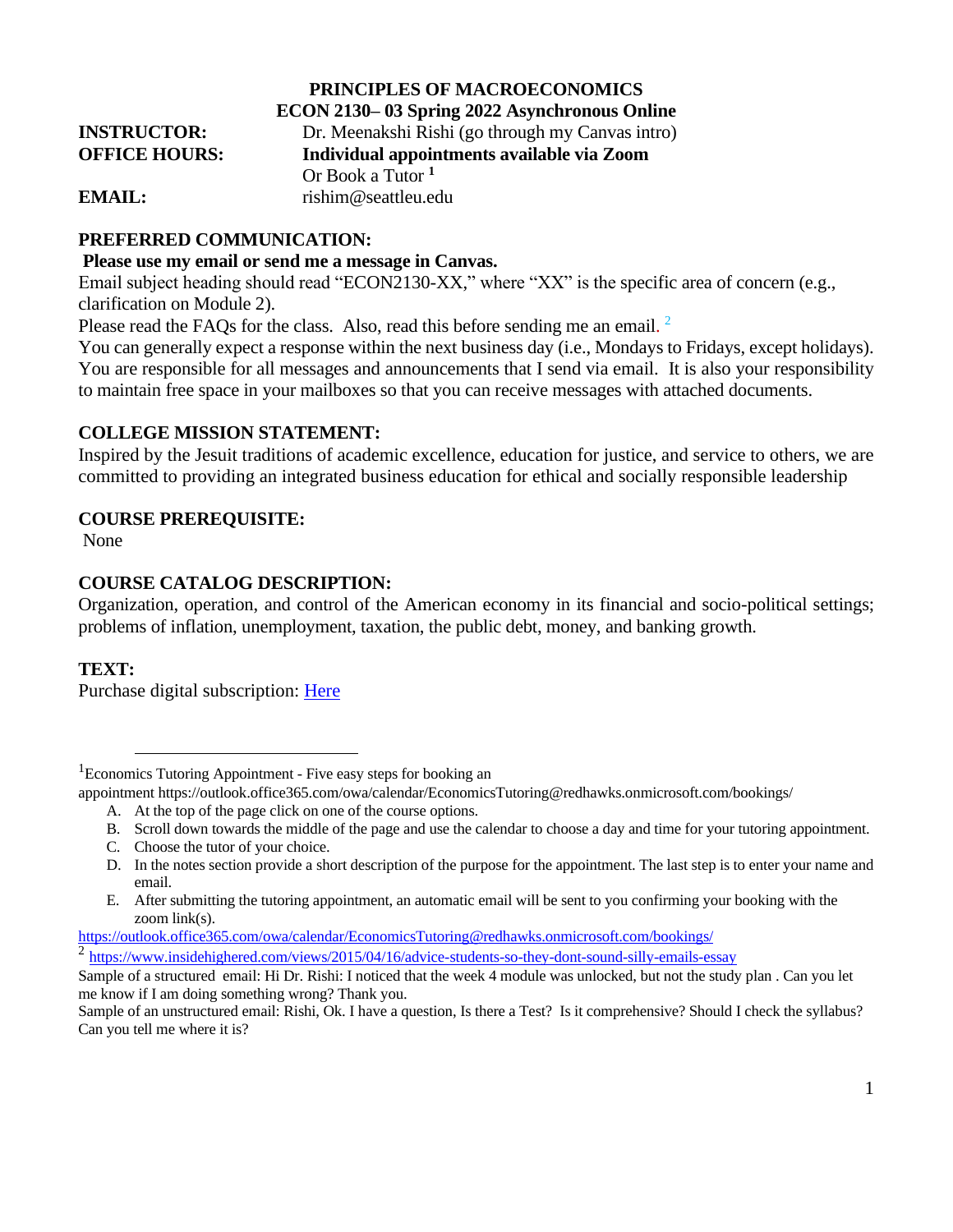## **COURSE DESCRIPTION & OBJECTIVES:**

The overall goal for students of this class is to develop an understanding of the discipline of Economics in general and the macroeconomic behavior of the U.S economy, in particular. In order to achieve this, the course focuses on the following specific objectives:

- Develop an appreciation for the relevance of economics in everyday life
- Learn how economies organize themselves and grow
- Understand where prices come from
- To appreciate the functioning of a monetary economy and understand how banks and other financial institutions work
- To study macroeconomic indicators such as GDP, inflation and unemployment
- Develop an understanding of the causes and impacts of both unemployment and inflation.
- Learn what determines short run economic fluctuations.
- Understand the fundamental theories associated with long run economic growth.
- Understand the appropriate role of the Government in stabilizing the macroeconomy via fiscal policy
- Understand monetary policy and how it works to stabilize the macroeconomy.

## **CLASS SPECIFICS:**

## **Tips for Success**

- There is no set meeting class time, but class time and out-of-class effort are combined as "structured time.". This includes going through the Waymaker Weekly Study Plans, Zoom Town Halls, Weekly Quizzes, Discussions and Peer Responses. Get a Calendar (paper/online) and mark the dates for all deliverables.
- You will need good analytical and quantitative skills for success in the class. It is not like an AP Econ class you may have taken in High school as we focus on different content material. **If Math is a challenge for you, please do not take this class casually and seek help from the Econ Tutor or through individual consults.**
- Base your study schedule on your level of difficulty with the concepts. You can dramatically reduce the amount of time you need to spend studying by studying smarter! Give yourself a half-hour before each log-in to review your personal notes and study plans from previous classes and schedule a half-hour after each log-in to go over what you have just learned. This will trim hours, but you will need to schedule in extra study time before tests.
- Ultimately your success depends on you and on your willingness to stick to a regular schedule. Check the course schedule below to see when assignments are due. Get a Calendar (paper/online) and mark the dates for all deliverables. Block out time in your calendar now so that you know when you will be working on assignments for this course. Give yourself more time than you normally would; we all know times are uncertain!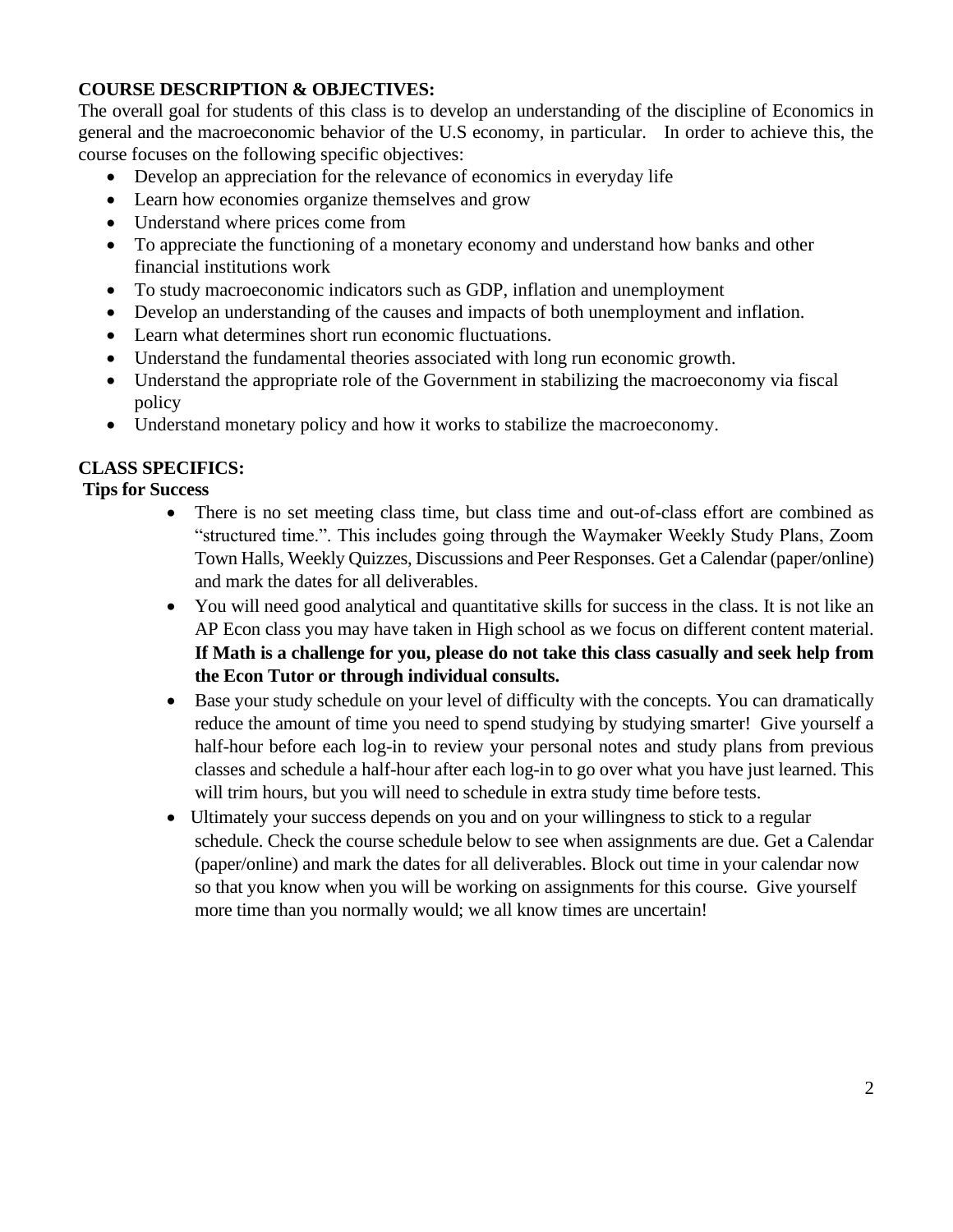| Dates and                                 |                                                 | TERIAITVE COUNSE OUTEIRE                |                                           |                               |
|-------------------------------------------|-------------------------------------------------|-----------------------------------------|-------------------------------------------|-------------------------------|
| <b>Modules</b>                            | <b>Materials To</b><br><b>Read/Watch before</b> | <b>Quizzes Due:</b><br><b>Thursdays</b> | <b>Discussions Due:</b><br><b>Fridays</b> | <b>Peer Responses</b><br>Due: |
|                                           | <b>Thursday and Test dates</b>                  | @11:59 PM                               | @11:59 PM (PST)                           | <b>Sundays</b>                |
|                                           |                                                 | (PST)                                   |                                           | @11:59 PM (PST)               |
|                                           |                                                 |                                         |                                           |                               |
| Module 0                                  | Read Syllabus and Watch                         | N/A                                     | Submit All About                          | N/A                           |
|                                           | Videos                                          |                                         | Me                                        |                               |
| March 28 <sup>th</sup> - April            | ·Weekly overview                                | Quiz 1a is due                          | Discussion 1                              | Response to                   |
| 3 <sup>rd</sup>                           | ·Waymaker Study Plans                           | 4/3                                     | due $4/3$                                 | Discussion 1 is due           |
| Module 1                                  | 1. Economic Thinking                            | Quiz 1b is due                          |                                           | 4/3                           |
|                                           | 2. Choice in a World of                         | 4/3                                     |                                           |                               |
|                                           | Scarcity                                        |                                         |                                           |                               |
| April 4th- April                          | ·Weekly overview                                | Quiz 2 is due                           | Discussion 2                              | Response to                   |
| 10 <sup>th</sup>                          | · Waymaker Study Plans                          | 4/7                                     | (Milk Market)                             | Discussion 2 is due           |
| Module 2                                  | 1. Supply and Demand                            |                                         | due 4/8                                   | 4/10                          |
|                                           | 2. Applications                                 |                                         |                                           |                               |
| April 11 <sup>th</sup> - April            | ·Weekly overview                                | Quiz 3 is due                           | Discussion 3 (GDP)                        | Response to                   |
| 17 <sup>th</sup> Module 3                 | ·Waymaker Study Plan                            | 4/14                                    | due 4/15                                  | Discussion 3                  |
|                                           | <b>GDP and Growth</b>                           |                                         |                                           | Due 4/17                      |
| April 15 <sup>th</sup> - 18 <sup>th</sup> | <b>EASTER BREAK: April 15-</b>                  | Due Tuesday                             |                                           |                               |
|                                           | 18                                              | 4/19@11:59 PM                           |                                           |                               |
|                                           | TEST 1 (Modules 1-3) will                       | <b>PST</b>                              |                                           |                               |
|                                           | be dropped on 4/18                              |                                         |                                           |                               |
|                                           | @11:59 PM PST.                                  |                                         |                                           |                               |
| April 19 <sup>th</sup> - April            | ·Weekly overview                                | Quiz 4                                  | Discussion 4                              | Response to                   |
| 24th                                      | ·Waymaker Study Plan                            | Due 4/21                                | (Unemployment                             | Discussion 4 is due           |
| Module 4                                  | Unemployment and                                |                                         | and Inflation)                            | 4/24                          |
|                                           | Inflation                                       |                                         | due 4/22                                  |                               |
| April 25 <sup>th</sup> - May 1            | ·Weekly overview                                | Quiz 5                                  | Discussion 5                              | Response to                   |
| Module 5                                  | ·Waymaker Study Plan                            | Due                                     | (Stagflation/70s)                         | Discussion 5 is due           |
|                                           | Aggregate Demand and                            | 4/28                                    | due 4/29                                  | 5/1                           |
|                                           | Aggregate Supply                                |                                         |                                           |                               |
| May 2 <sup>nd</sup> -May 8 <sup>th</sup>  | · Weekly overview                               | Quiz 6                                  | Discussion 6                              | Response to                   |
| Module 6                                  | ·Waymaker Study Plan                            | Due 5/5                                 | (Income and                               | Discussion 6 is due           |
|                                           | Income Expenditure                              |                                         | Expenditure)                              | 5/8                           |
|                                           | Model                                           |                                         | due 5/6                                   |                               |
| May $9^{\overline{th}}$                   | TEST 2 (Modules 4-6) will                       | Due 5/10                                |                                           |                               |
|                                           | be dropped on 5/9                               | @11:59 PM PST                           |                                           |                               |
|                                           | @11:59 PM PST.                                  |                                         |                                           |                               |

# **TENTATIVE COURSE OUTLINE**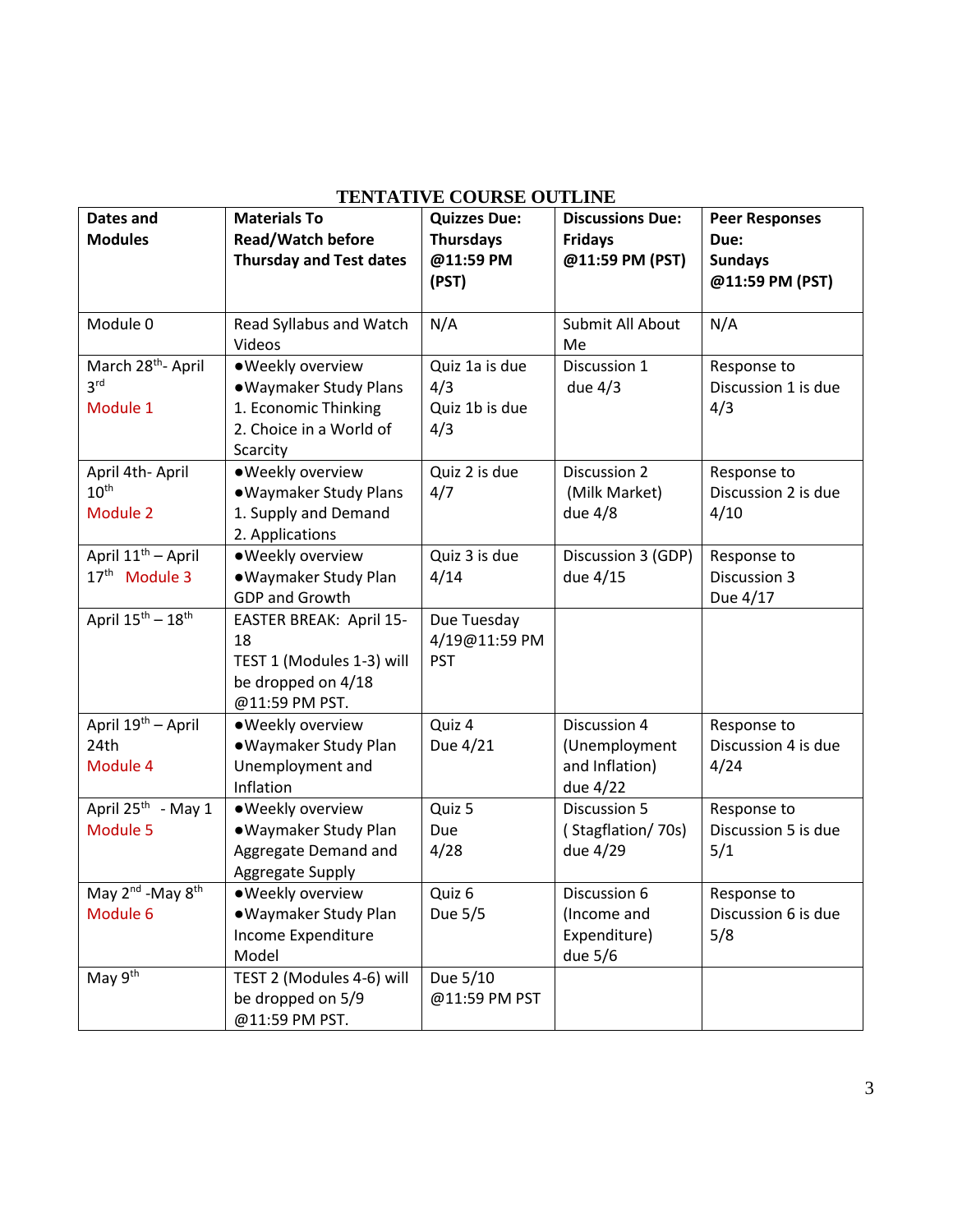| Dates and<br><b>Modules</b>   | <b>Materials To</b><br><b>Read/Watch before</b><br><b>Thursday and Test dates</b> | <b>Quizzes Due:</b><br><b>Thursdays</b><br>@11:59 PM<br>(PST) | <b>Discussions Due:</b><br><b>Fridays</b><br>@11:59 PM (PST) | <b>Peer Responses</b><br>Due:<br><b>Sundays</b><br>@11:59 PM (PST) |
|-------------------------------|-----------------------------------------------------------------------------------|---------------------------------------------------------------|--------------------------------------------------------------|--------------------------------------------------------------------|
| May $9^{th}$ – May $15^{th}$  | · Weekly overview                                                                 | Quiz 7                                                        | Discussion 7                                                 | Response to                                                        |
| Module 7                      | •Waymaker Study Plan                                                              | Due 5/12                                                      | (state and Local                                             | Discussion 7 is due                                                |
|                               | <b>Fiscal Policy</b>                                                              |                                                               | budgets)                                                     | 5/15                                                               |
|                               |                                                                                   |                                                               | due 5/13                                                     |                                                                    |
| May $16th - May$              | · Weekly overview                                                                 | Quiz 8 is due                                                 | Discussion 8                                                 | Response to                                                        |
| 22 <sup>nd</sup>              | •Waymaker Study Plan                                                              | 5/19                                                          | (bitcoin)                                                    | Discussion 8 is due                                                |
| Module 8                      | Money and Banking                                                                 |                                                               | due 5/20                                                     | 5/22                                                               |
| May $23^{rd}$ – May           | · Weekly overview                                                                 | Quiz 9 is due                                                 | Discussion 9                                                 | Response to                                                        |
| 29 <sup>th</sup>              | •Waymaker Study Plan                                                              | 5/26                                                          | (Monetary Policy)                                            | Discussion 9 is due                                                |
| Module 9                      | <b>Monetary Policy</b>                                                            |                                                               | due 5/27                                                     | 5/30                                                               |
| May $31^{st}$ – June $5^{th}$ | · Weekly overview                                                                 |                                                               | Discussion 10                                                | Response to                                                        |
| Module 10                     | ● Systemic Racism and                                                             |                                                               | due $6/3$                                                    | Discussion 10 is due                                               |
|                               | the US Macroeconomy                                                               |                                                               |                                                              | 6/5                                                                |
| June 6 <sup>th</sup>          | <b>TEST 3 (FINAL- Modules</b>                                                     | Due 6/7 @11:59                                                |                                                              |                                                                    |
|                               | 7-10) will be dropped on                                                          | PM PST                                                        |                                                              |                                                                    |
|                               | 6/6 @11:59 PM PST.                                                                |                                                               |                                                              |                                                                    |

### **TOWN HALLS:**

During the quarter I will hold three town halls on Zoom. These are optional and will be recorded. The purpose of these would be to touch base with you and to directly address any issues or muddy points that you may have. The dates of these Town Halls will be announced on Canvas.

### **ASSESSMENTS:**

**I: Three Tests:** Three Timed Short (**non-comprehensive**) will be dropped on the dates as indicated above. You will **have only 70 minutes** to submit the test as you can take the test only **ONCE** during a 24-hour window**. I will drop your lowest test grade**. If you are satisfied with your grades on the firs two tests you have the option to not take the Final. You must make the request in writing by week 9 of the quarter.

**Make-Up Policy on Tests -** No make-up Tests will be offered without approval of the instructor *prior* to the scheduled Test date**.** Students who cannot take their Tests as scheduled because of a religious conflict, documented serious illness, or compelling, unexpected circumstances *may appeal* for a make-up. The following are examples that are not considered compelling reasons to grant a make-up exam: lack of preparation, negligence, misinformation, or planned vacations and other events.

#### **Depending on the circumstance a penalty of 15% or higher may be applied.**

**II. Weekly Quizzes**: You get two attempts to take a quiz and I will count the better quiz grade. All Quizzes are Due on the Thursday of the week by 11:59 pm (PST). **There is a (daily) 5% late submission penalty. Work that is a week or more late will not be graded.** 

**III. Weekly Discussions and Peer Responses:** There will be a requirement to post answers to discussion questions. CONTENT WARNING- The discussions will be around issues related to the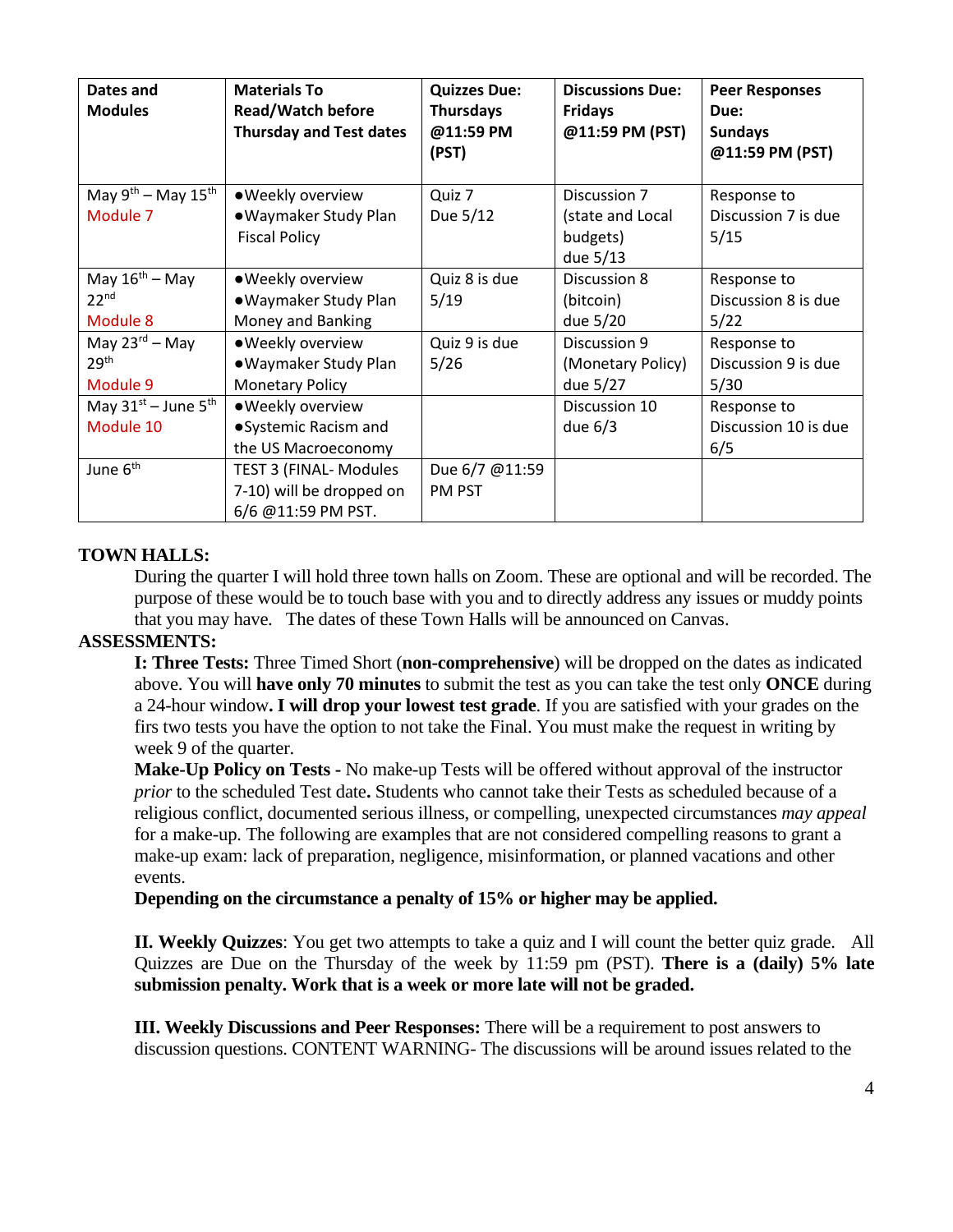pandemic and focus on race and gender-based themes.

For full credit you must post your response by Friday and respond to your peers by the Sunday of that week all by 11:59 pm PST. I grade these posts less on accuracy and more on effort. But I will grade down for consistently low-quality work and/or any inappropriate posts (such as being disrespectful, inappropriate, etc.).

**IMPORTANT: Policy on Late work: There is a (daily) 5% late submission penalty. Work that is a week or more late will not be graded**. If you find that you are unable to complete an assignment on time, please communicate with me. I'll do my best to be flexible; for that to happen, we need to keep in dialogue so that we can troubleshoot together.

| <b>Assessment Type</b>                                | <b>Points</b> |
|-------------------------------------------------------|---------------|
| <b>Test 1</b>                                         | 35            |
| Test 2 (non-comprehensive)                            | 35            |
| Test 3 (non-comprehensive)                            | 35            |
| <b>Quizzes</b> (average)                              | 20            |
| <b>Class Discussions and Peer Responses (average)</b> | 10            |
| <b>TOTAL</b>                                          | <b>100</b>    |

## **GRADING:**

Your course grade will be determined by your relative performance in class as follows

| Percentage | Grade         |
|------------|---------------|
| 95-100     | A             |
| 90-94      | $A-$          |
| 85-89      | $B+$          |
| 80-84      | B             |
| 75-79      | $B-$          |
| 70-74      | $C+$          |
| 65-69      | $\mathcal{C}$ |
| 61-64      | $C-$          |
| 50-60      | D             |
| 0-49       | F             |

The Incomplete Grades Policy of the university is available on the Office of the Registrar web site: https://www.seattleu.edu/redhawkaxis/academic-policies/

### **Academic Resources:**

- Library and Learning Commons (http://www.seattleu.edu/learningcommons/) (This includes Learning Assistance Programs, Research [Library] Services, Writing Center, Math Lab)
- Academic Integrity Tutorial (found on Canvas and SU Online)
- Academic Policies on Registrar website (https://www.seattleu.edu/redhawk-axis/academic-policies/)
- Academic Integrity Policy
- Academic Grading Grievance Policy
- Professional Conduct Policy (only for those professional programs to which it applies)